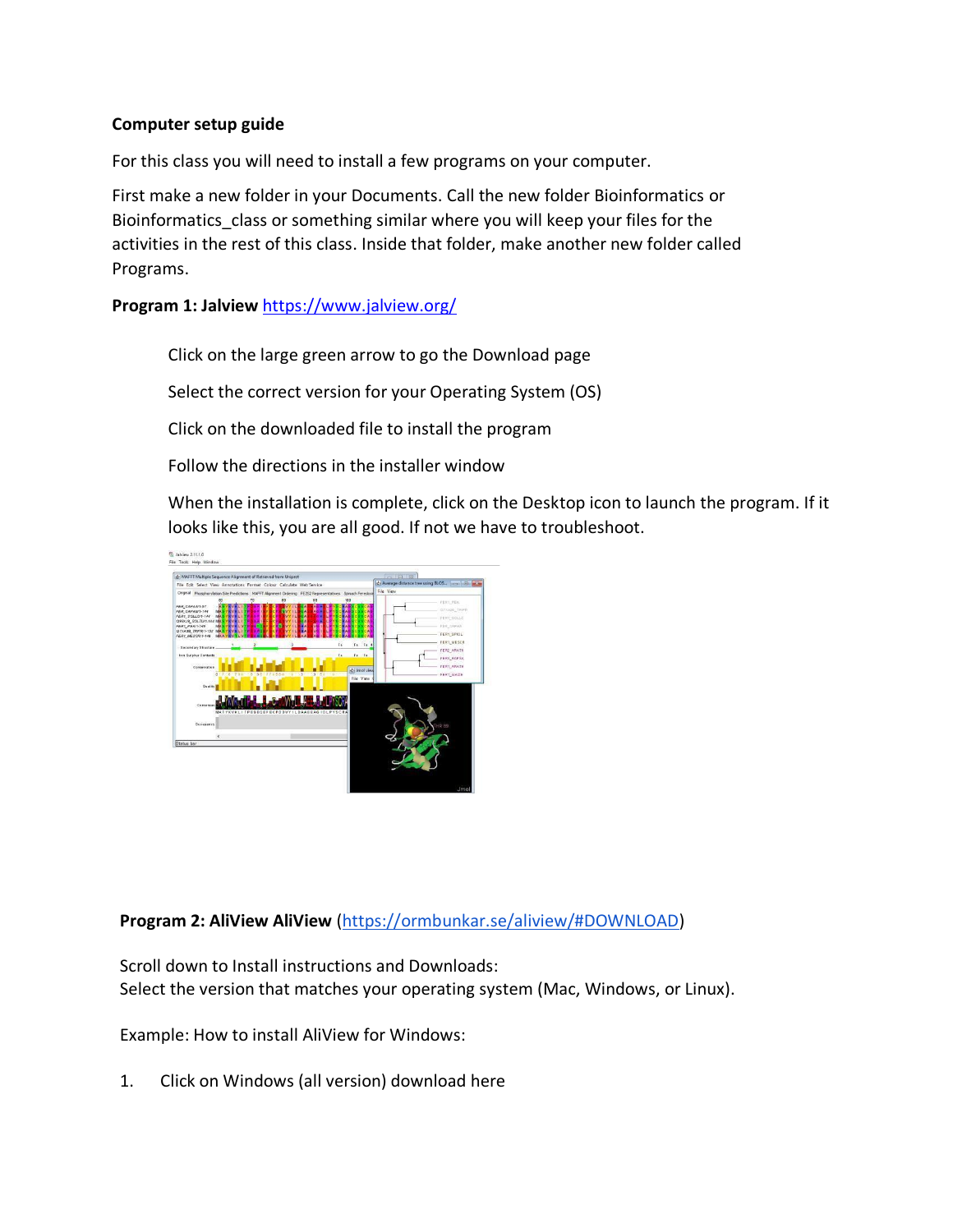#### Windows (all versions) download here

Download and run AliView-Setup.exe - the setup program will default installation to directory "C: \Program Files (x86)\AliView"

Alternatively you can download the program AliView.exe or aliview.jar from sub-directory /without\_installer\_version/

NOTE: some virus scanners might block the installation and need to be temporarily disabled.

#### 2. Click on windows/

 $\leftarrow$   $\rightarrow$  C crmbunkar.se/aliview/downloads/

# **Index of /aliview/downloads**

| Name                  | Last modified    |                          | Size Description |
|-----------------------|------------------|--------------------------|------------------|
| Parent Directory      |                  | ٠.                       |                  |
| P<br>linux/           | 2014-04-02 18:18 | ÷                        |                  |
| Y<br>mac <sub>l</sub> | 2014-04-02 18:18 | $\overline{\phantom{a}}$ |                  |
| U,<br>windows/        | 2014-04-02 18:18 | Φ                        |                  |

#### 3. Click on windows-version-1.26/

| Name                  | Last modified    |               | Size Description |
|-----------------------|------------------|---------------|------------------|
| Parent Directory      |                  | $\rightarrow$ |                  |
| beta/                 | 2019-04-07 17:10 | - 3           |                  |
| older/                | 2019-04-07 22:34 | 628           |                  |
| windows-version-1.26/ | 2019-04-08 07:25 | 53            |                  |

#### 4. Click on AliView-Setup.exe

|               | Name                       | Last modified         |    | Size Description |
|---------------|----------------------------|-----------------------|----|------------------|
|               | Parent Directory           |                       | ×  |                  |
| $^{101}_{90}$ | AliView-Setup.exe          | 2019-04-08 07:25 2.4M |    |                  |
| F             | install.readme.txt         | 2019-04-08 07:25 403  |    |                  |
|               | without_installer_version/ | 2019-04-08 07:25      | 27 |                  |

5. When AliView-Setup.exe has downloaded, click on it and follow the instructions on your screen to install it. (just click next, install, and finish, no need to check any boxes)

6. The program should open up and look like this: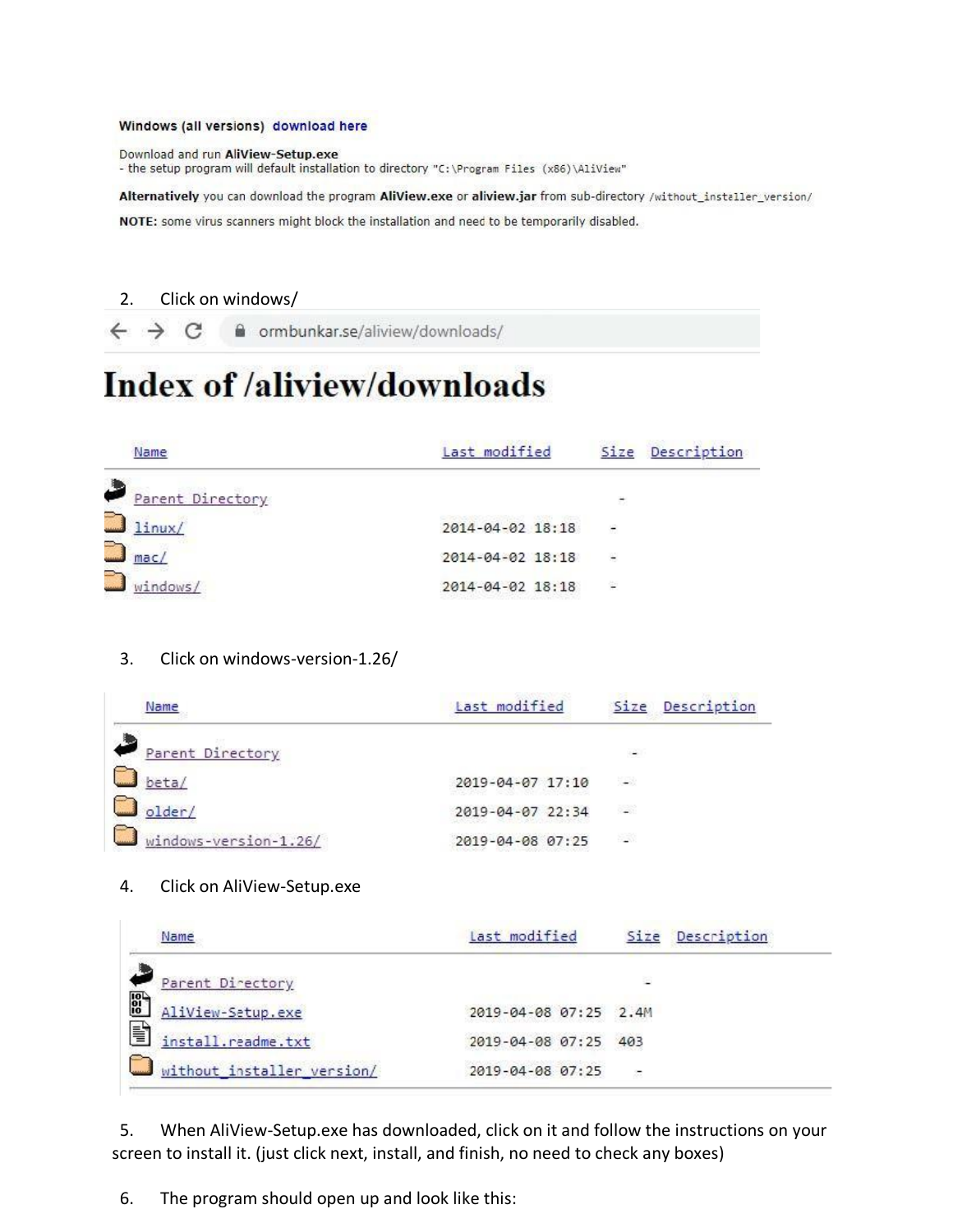| $\Box$ AliView                                                                                   |      |                |                |       |                       |            | $\Box$<br>-        | $\times$ |
|--------------------------------------------------------------------------------------------------|------|----------------|----------------|-------|-----------------------|------------|--------------------|----------|
| File Edit Selection View Align Tools External commands Help                                      |      |                |                |       |                       |            |                    |          |
| $\overline{\Box} \boxtimes \text{H} \blacksquare \textcolor{red}{ z } \times \textcolor{red}{R}$ |      |                |                |       |                       |            | Search             |          |
|                                                                                                  |      |                |                |       |                       |            |                    |          |
|                                                                                                  |      |                |                |       |                       |            |                    |          |
|                                                                                                  |      |                |                |       |                       |            |                    |          |
|                                                                                                  |      |                |                |       |                       |            |                    |          |
|                                                                                                  |      |                |                |       |                       |            |                    |          |
|                                                                                                  |      |                |                |       |                       |            |                    |          |
|                                                                                                  |      |                |                |       |                       |            |                    |          |
|                                                                                                  |      |                |                |       |                       |            |                    |          |
|                                                                                                  |      |                |                |       |                       |            |                    |          |
|                                                                                                  |      |                |                |       |                       |            |                    |          |
|                                                                                                  |      |                |                |       |                       |            |                    |          |
|                                                                                                  |      |                |                |       |                       |            |                    |          |
|                                                                                                  |      |                |                |       |                       |            |                    |          |
|                                                                                                  |      |                |                |       |                       |            |                    |          |
|                                                                                                  |      |                |                |       |                       |            |                    |          |
|                                                                                                  |      |                |                |       |                       |            |                    |          |
|                                                                                                  |      |                |                |       |                       |            |                    |          |
|                                                                                                  |      |                |                |       |                       |            |                    |          |
| > 1<br>$\hat{\textbf{C}}$                                                                        |      |                |                |       |                       |            |                    | $\,$     |
| Selected:                                                                                        | Pos: | Pos (ungaped): | Selected segs: | Cols: | Total selected chars: | Alignment: | 0 sequences 0 pos. |          |

## **Program 3: FigTree**

Go to<https://github.com/rambaut/figtree/releases>

Or for Mac: [FigTree.v1.4.4.dmg](https://github.com/rambaut/figtree/releases/download/v1.4.4/FigTree.v1.4.4.dmg)

For Windows: [FigTree.v1.4.4.zip](https://github.com/rambaut/figtree/releases/download/v1.4.4/FigTree.v1.4.4.zip)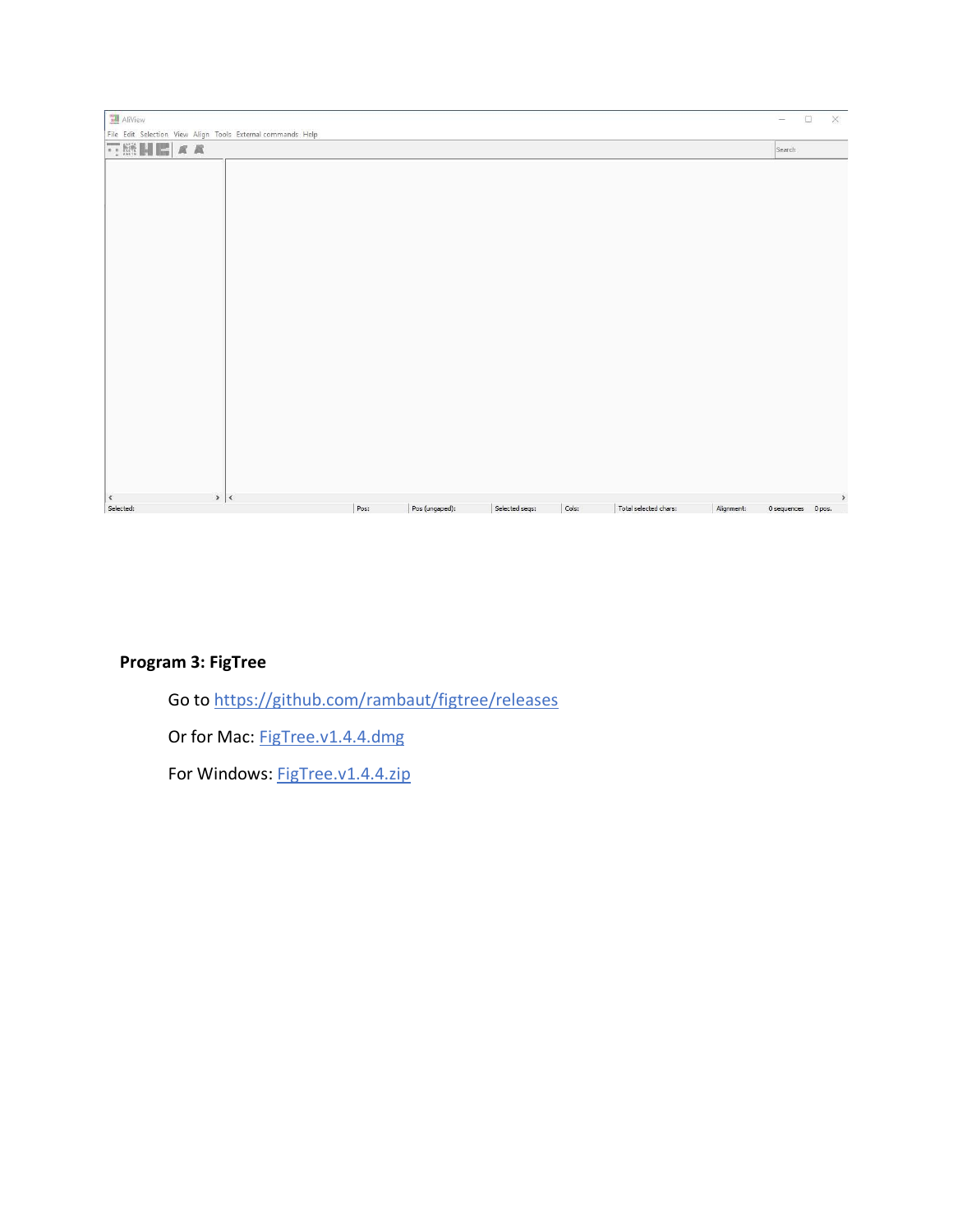This will download a zipped folder. Copy the folder and place it in your new folder called Programs (in Bioinformatics\_class). Extract the folder into a folder with the same name, e.g. if the zipped folder is FigTree.v1.4.4.zip extract its content into another folder called FigTree.v1.4.4

Enter the unzipped folder and click on the blue application icon.

FigTree v1.4.4  $\Box$  $\ddot{x}$ 4 + CE & O C Q Note Odde Taxa  $\begin{tabular}{|c|c|c|c|} \hline $\Rightarrow$ & $\Rightarrow$ \\ \hline \multicolumn{3}{|c|}{\bf Prov/Next} \end{tabular}$  $\mathsf{Q}_\tau$ ■ ケ イ Zoon Fish Eye: Root Length: <mark>.</mark> Curvature:  $\Box$  Algn Tip

Does something like this open up?

If it does not, make sure that 1) the zip file is extracted and 2) that Java is up to date.

#### **Program 4: PyMOL**

DOWNLOAD URL:<https://pymol.org/ep/> USERNAME: jun2021 PASSWORD: betabarrel

Download the license file and PyMOL for your OS.

Install by accepting the suggested settings.

Copy the license file to your Bioinformatics class/Programs folder.

After installing PyMOL, launch it.

When PyMOL asks for the license file, browse and select the

license file. Then type in the following command in the box that

says PyMOL> :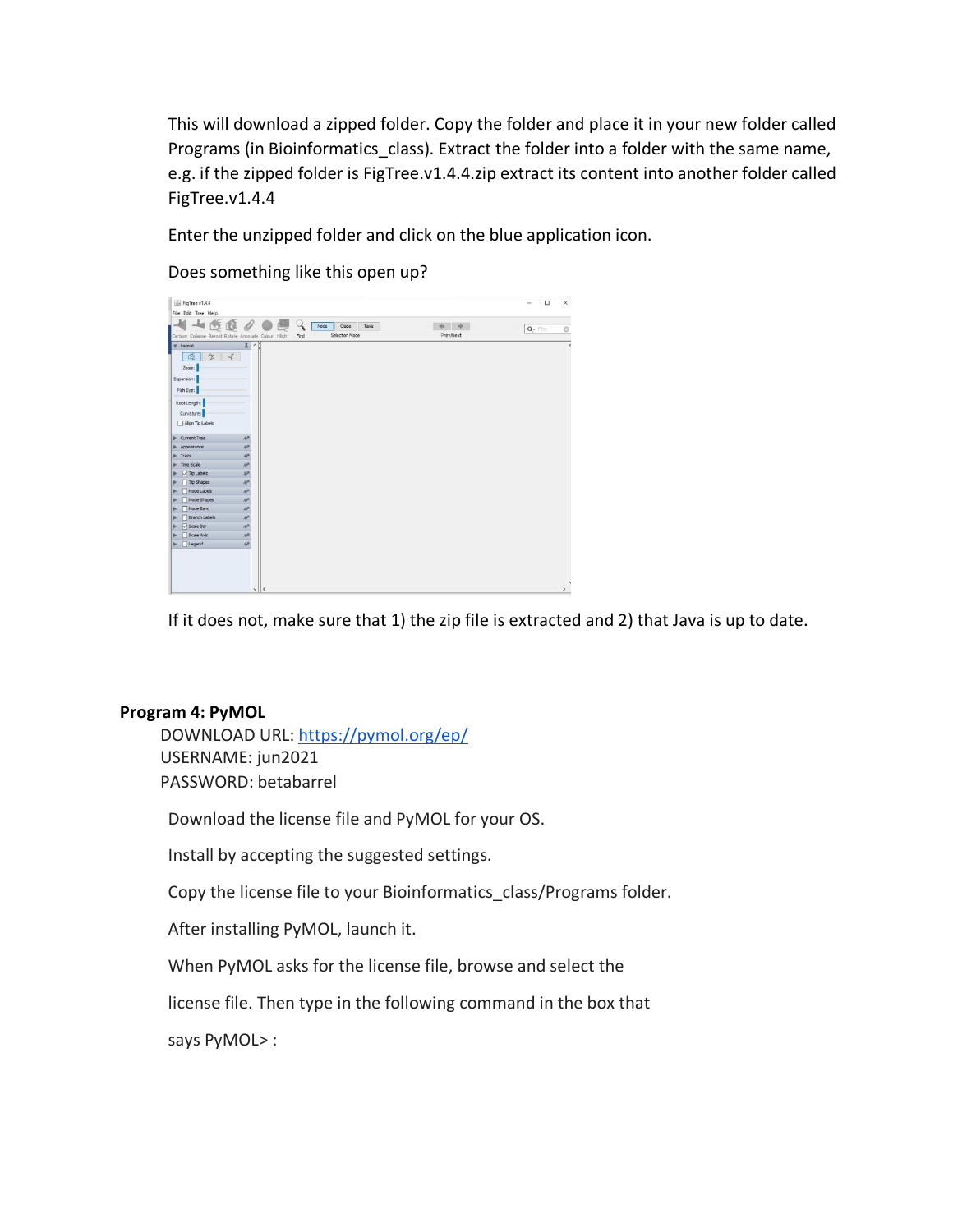#### fetch 1phz

#### followed by enter

if this opens a protein in the PyMOL viewer, you are done. Can you use the mouse to move the protein on the screen? If not we have to troubleshoot.



### **Program 5: Anaconda** <https://www.anaconda.com/products/individual>

Scroll down to Anaconda installers, pick the best Graphical installer for your OS with Python 3.7.

Download the file

Click on the file when it has been completely downloaded

Follow the instructions (use the suggested settings) to install Anaconda

Ignore Kite

Click on Spyder (anaconda3)

It should look like this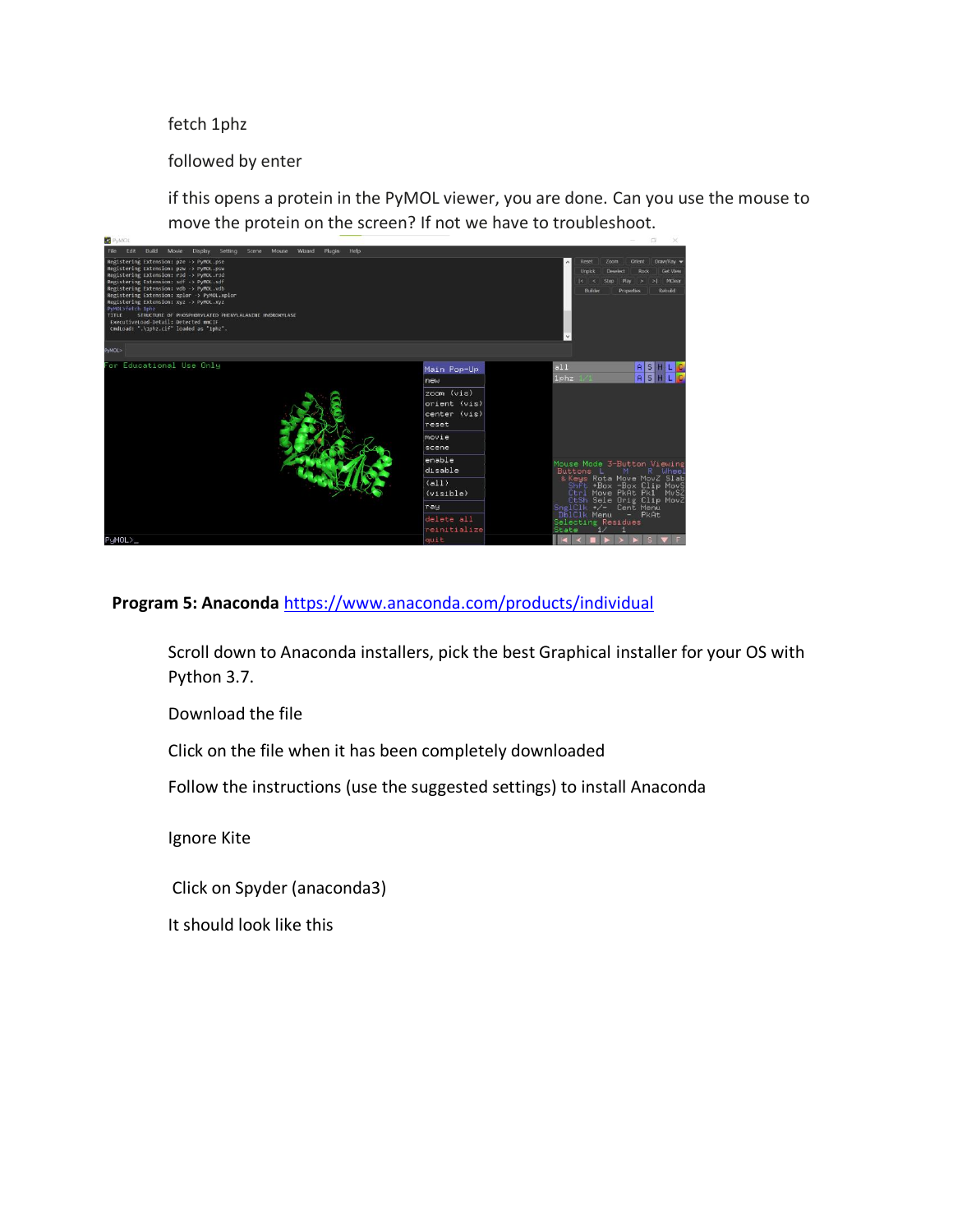

#### **Program 6: Install a TextEditor**

You also need to have access to a plain text editor. *In TextEdit and WordPad, you need to make sure that your files are saved as plain text. If it saves as RTF (rich text format) there will be additional characters in the text file that we cannot see but that will confuse other programs so they will not run.* Thus, we will use a different text editor for the lab.

On MacBooks, please use BBEdit as your main text editor for bioinformatics for this class. You can install BBEdit fro[m](https://apps.apple.com/us/app/bbedit/id404009241?mt=12) <https://apps.apple.com/us/app/bbedit/id404009241?mt=12> BBEdit only works on Mac.

On Windows, please use NotePad++ as your main text editor for bioinformatics for this class. You can install NotePad++ from [https://notepad-plus](https://notepad-plus-plus.org/downloads/v7.8.6/)[plus.org/downloads/v7.8.6/](https://notepad-plus-plus.org/downloads/v7.8.6/)

NotePad++ only works on Windows and you have to be administrator or know the administrator password to install this program. When installed, launch it. If it looks like this, you have successfully installed the program. Reach out if you need help.